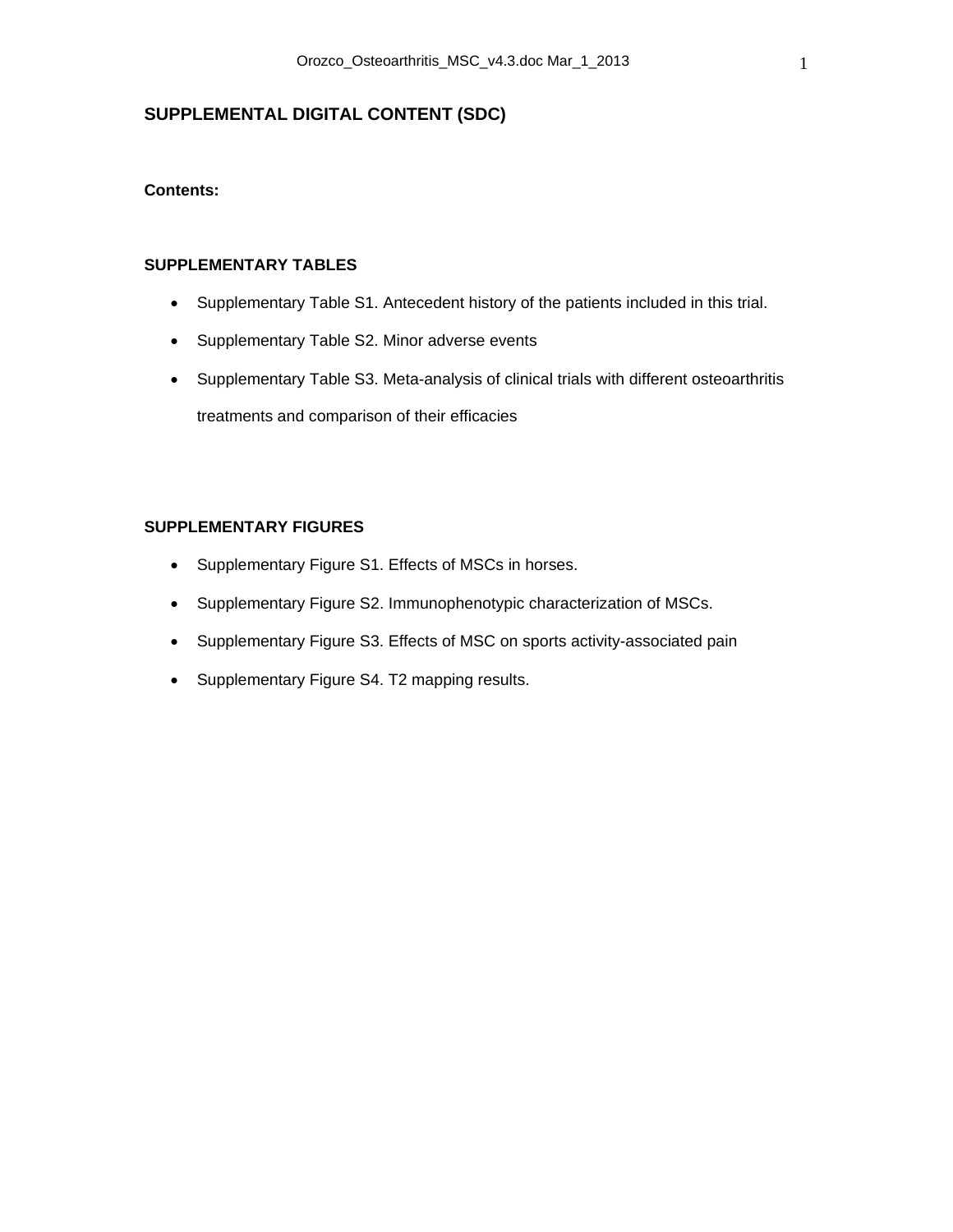# **Table S1. Antecedent history of the patients included in this trial.**

| Pat.                    |              |    |                  | <b>OA</b>                  |                                     |            |              | Corti-             | <b>Hyaluronic</b> | <b>PRP</b>         | <b>Date</b> |
|-------------------------|--------------|----|------------------|----------------------------|-------------------------------------|------------|--------------|--------------------|-------------------|--------------------|-------------|
| Num.                    |              |    | Sex   Age   Side | Grade                      | <b>Previous Surgery</b>             | <b>RHB</b> | <b>NSAID</b> | coids              | <b>Acid</b>       | Num. (Date)        | <b>MSV</b>  |
| 1                       | $\mathsf{F}$ | 66 | L                | IV                         |                                     | Yes        | Yes          |                    |                   | 3(2007)<br>3(2008) | 2010        |
| $\mathbf{2}$            | M            | 41 | $\mathsf{R}$     | III                        | ACL+MM (1991)<br>MCL (2004)         | Yes        | Yes          |                    |                   |                    | 2010        |
| $\mathbf{3}$            | M            | 44 | ${\sf R}$        | $\ensuremath{\mathsf{II}}$ | MM (2009)<br>ACL (2009)             | Yes        | Yes          |                    |                   |                    | 2010        |
| $\overline{\mathbf{4}}$ | $\mathsf F$  | 41 | L                | III                        | LM (2001)                           | Yes        | Yes          | 3(2002)<br>3(2003) |                   |                    | 2010        |
| $5\phantom{1}$          | $\mathsf F$  | 35 | $\mathsf{R}$     | $\,$ II                    | ACL (1991)<br>MM (2001)<br>LM(2010) | Yes        | Yes          |                    |                   |                    | 2010        |
| $6\phantom{1}6$         | M            | 33 | L                | $\mathop{\rm II}\nolimits$ | ACL (1998)<br>MM (2007)<br>MM(2009) | Yes        | Yes          |                    |                   | 4 (2010)           | 2010        |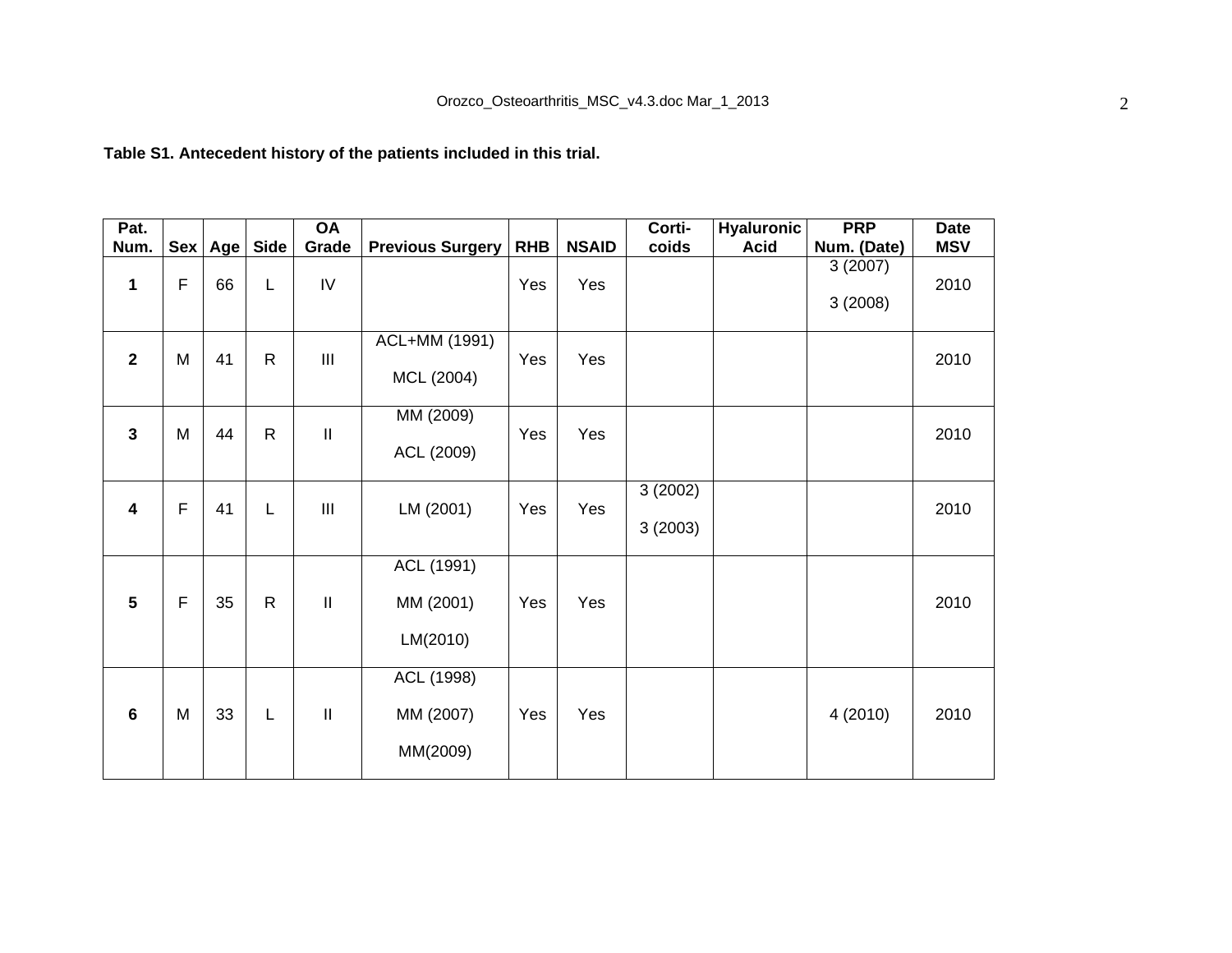| $\overline{7}$ | M | 29 | $\mathsf{R}$ | $\mathbf{II}$  | ACL (2001)<br>MM + LM (2007) | Yes | Yes |                    | 3(2009) |                               | 2010 |
|----------------|---|----|--------------|----------------|------------------------------|-----|-----|--------------------|---------|-------------------------------|------|
| 8              | M | 43 | L            | IV             | LM (2001)                    | Yes | Yes |                    |         | 3(2003)<br>3(2006)<br>3(2007) | 2010 |
| 9              | F | 39 | $\mathsf{R}$ | $\mathbf{III}$ | ACL+MM (1991)                | Yes | Yes | 2(2010)            |         |                               | 2010 |
| 10             | M | 75 | $\mathsf{R}$ | IV             |                              | Yes | Yes | 3(2005)<br>3(2006) |         |                               | 2011 |
| 11             | M | 71 | L            | IV             |                              | Yes | Yes | 3(2007)            |         | 3(2010)                       | 2011 |
| 12             | F | 72 | L            | IV             | <b>OSTEOT. (2000)</b>        | Yes | Yes |                    | 2(2007) | 4 (2009)<br>4 (2010)          | 2011 |

OA, Osteoarthritis; RHB, Rehabilitation; NSAID, non-steroidal antiinflammatory drug; Cortic., Infiltration with corticosteroids; PRP, Plateletrich plasma; MSV, Mesenchymal Stem Cells; ACL, Anterior cruciate ligament; MM, Medial meniscus; LM, Lateral meniscus; MCL, medial collateral ligament; OSTEOT., Osteotomy (tibial).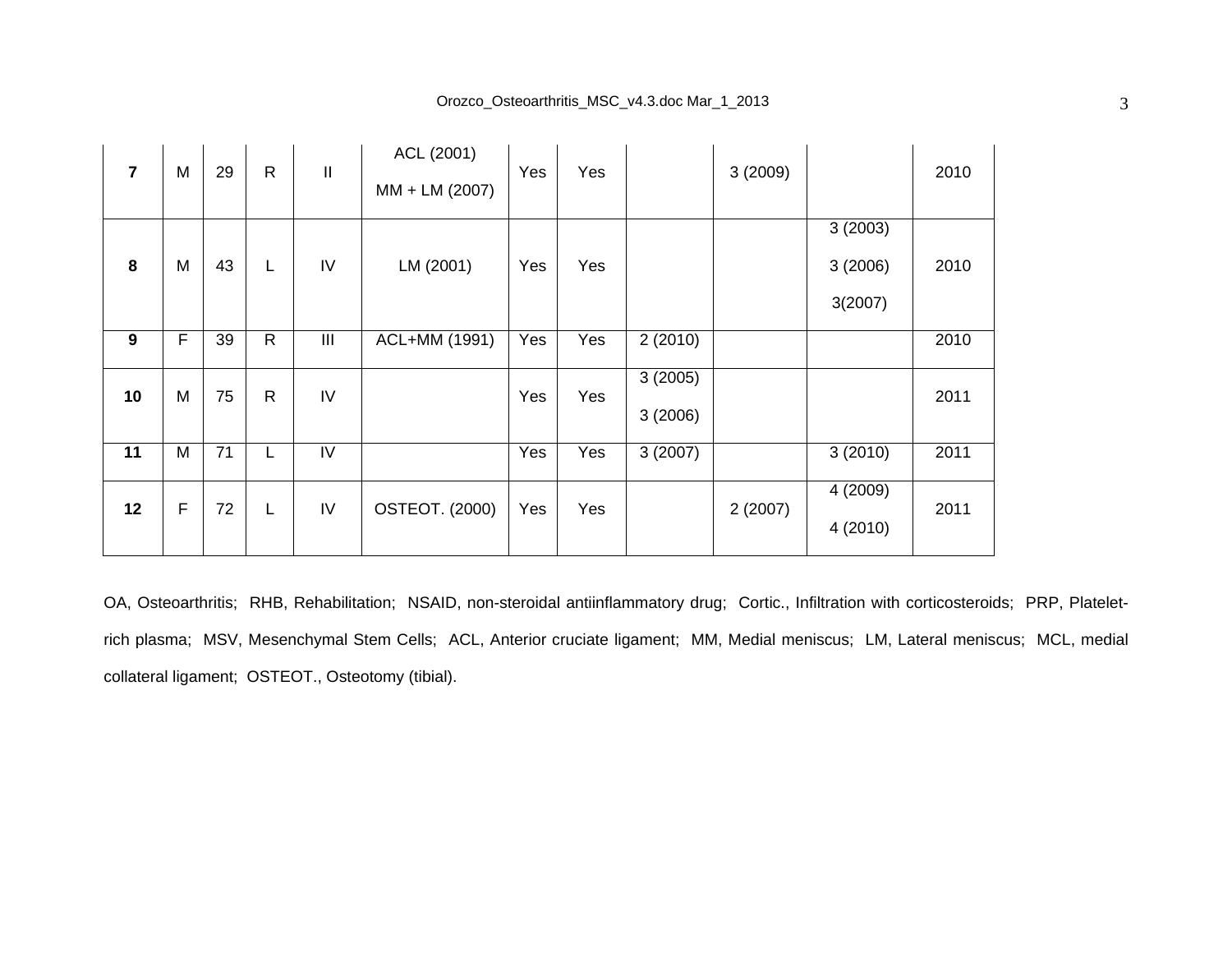#### **Table S2. Minor adverse events**

|                                                                                               | <b>Participants</b> |
|-----------------------------------------------------------------------------------------------|---------------------|
| <b>Minor adverse event (Comments)</b>                                                         | affected (%)        |
| Post-implantation pain at days 1-6 (E, SR)                                                    | 6/12(50%)           |
| Articular inflammation attributable to knee overloading (E, PSR)                              | 3/12(25%)           |
| Unexpected knee inflammation with synovial fluid effusion and articular<br>swelling (UE, PSR) | 3/12(25%)           |
| Low back pain (UE, PSR)                                                                       | 3/12(25%)           |
| Pain in the contralateral knee (UE, PSR)                                                      | 1/12(8%)            |
| Ischiotibial tendonitis (UE, PSR)                                                             | 1/12(8%)            |
| Arthroscopic surgery in the contralateral knee (UE, NSR)                                      | 1/12(8%)            |
| Dental implant (UE, NSR)                                                                      | 1/12(8%)            |
| Influenza (UE, NSR)                                                                           | 1/12(8%)            |
| Intolerance to gluten and and to lactose (UE, NSR)                                            | 1/12(8%)            |

Comments: (E) Expected; (UE) Unexpected; (SR) Study-Related; (NSR) Not Study-Related; (PSR) Possibly Study-Related.

In all cases, the adverse events responded to medical/physical therapy.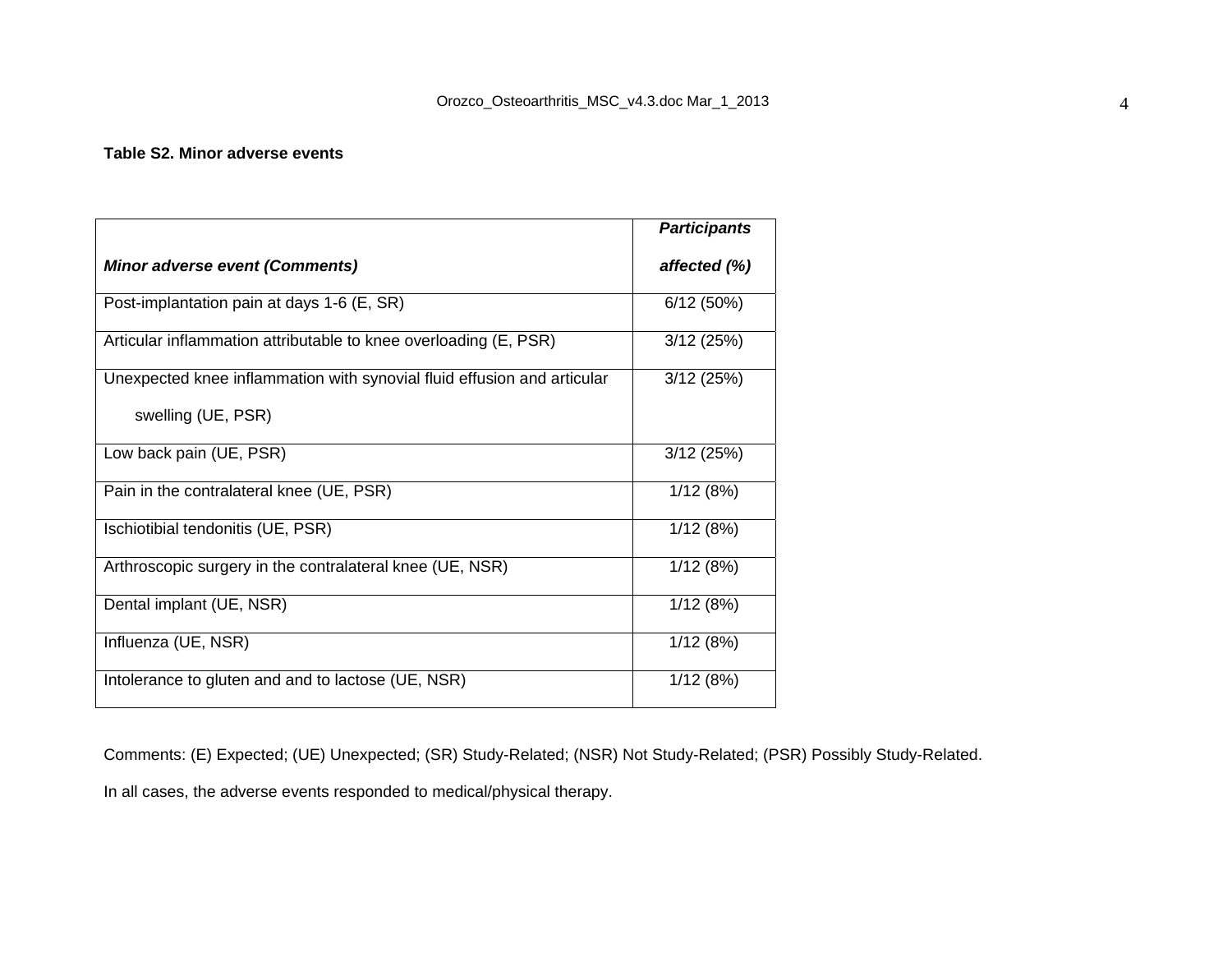# **Table S3. Meta-analysis of clinical trials with different osteoarthritis treatments and comparison of their efficacies.**

| <b>Clinical Trial</b> | Intervention <sup>(a)</sup> | Duration <sup>(b)</sup> | $\mathbf n$ |           |           |                | Basal <sup>(c)</sup> +Treatment <sup>(c)</sup> Improvement <sup>(d)</sup> Impr./Basal slope <sup>(e)</sup> Code <sup>(f)</sup> |                          |
|-----------------------|-----------------------------|-------------------------|-------------|-----------|-----------|----------------|--------------------------------------------------------------------------------------------------------------------------------|--------------------------|
| Pisters et al.,       | <b>BGA</b>                  | 1 <sub>yr</sub>         | 55-75       | $43\pm14$ | 31        | 13             | 0.29                                                                                                                           | $\mathbf{1}$             |
| 2010(15)              | <b>UC</b>                   | 1 <sub>yr</sub>         | 51-70       | $43 + 13$ | 29        | 13             | 0.31                                                                                                                           | $\overline{2}$           |
|                       | <b>BGA</b>                  | 5 yr                    | 55-75       | 43±14     | 31        | 12             | 0.28                                                                                                                           | $\overline{\phantom{a}}$ |
|                       | <b>UC</b>                   | 5 yr                    | 51-70       | $43 + 13$ | 34        | 8              | 0.19                                                                                                                           |                          |
| Kirkley et al.,       | <b>CONT</b>                 | 3 <sub>m</sub>          | 86          | $43 + 23$ | $34 + 22$ | 9              | 0.20                                                                                                                           |                          |
| 2008(13)              | <b>SURG</b>                 | 3 <sub>m</sub>          | 92          | $49 + 20$ | $31 + 20$ | 19             | 0.37                                                                                                                           |                          |
|                       | <b>CONT</b>                 | 2 yr                    | 86          | $43 + 23$ | $37 + 24$ | $6\phantom{1}$ | 0.13                                                                                                                           |                          |
|                       | <b>SURG</b>                 | 2 yr                    | 92          | $49 + 20$ | $36 + 26$ | 13             | 0.26                                                                                                                           | $\overline{\phantom{a}}$ |
|                       | <b>CONT</b>                 | 1 yr                    | 86          | $43 + 23$ | $31 + 21$ | 12             | 0.28                                                                                                                           | 3                        |
|                       | <b>SURG</b>                 | 1 yr                    | 92          | $49 + 20$ | $34 + 24$ | 16             | 0.32                                                                                                                           | $\overline{4}$           |
| Witt et al.,          | <b>ACCUP</b>                | 2 <sub>m</sub>          | 149         | $51 + 19$ | 27±1      | 24             | 0.47                                                                                                                           | $\blacksquare$           |
| 2005(14)              | <b>SHAM</b>                 | 2 <sub>m</sub>          | 75          | $53 + 19$ | $36 + 2$  | 17             | 0.32                                                                                                                           | $\blacksquare$           |
|                       | <b>ACCUP</b>                | 1 yr                    | 149         | $51 + 19$ | $33 + 22$ | 18             | 0.36                                                                                                                           | 5                        |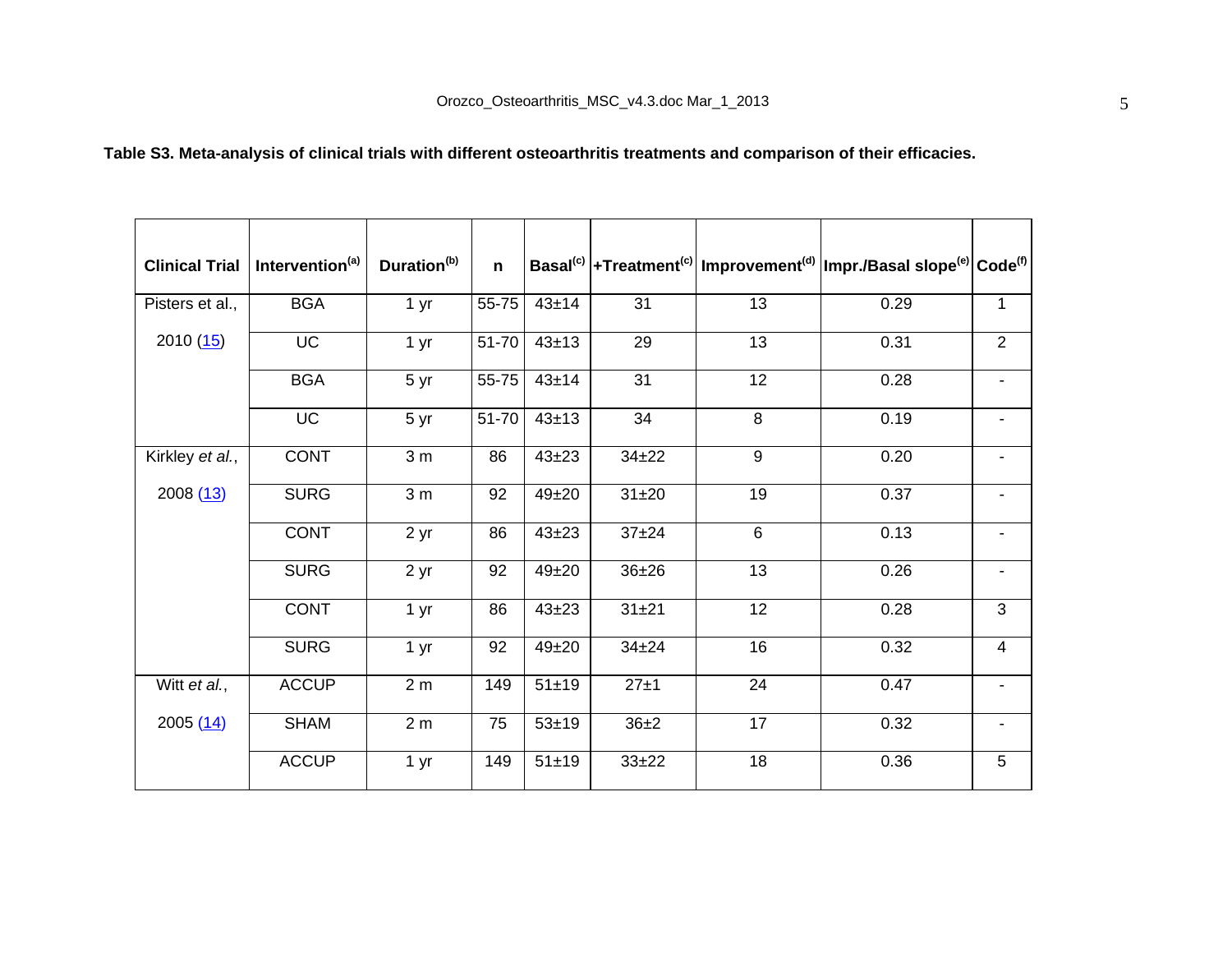|                     | <b>SHAM</b> | 1 yr             | 75 | $53 + 19$ | $38 + 23$ | 14             | 0.27 | 6  |
|---------------------|-------------|------------------|----|-----------|-----------|----------------|------|----|
| Moseley et al.,     | <b>PCB</b>  | 0.5 <sub>m</sub> | 59 | $60 + 19$ | $48 + 24$ | 12             | 0.19 | ۰. |
| 2002(10)            | LAV         | 0.5 <sub>m</sub> | 61 | $59 + 17$ | $52 + 20$ | $\overline{7}$ | 0.12 |    |
|                     | <b>DEBR</b> | 0.5 <sub>m</sub> | 58 | $59 + 22$ | $53 + 22$ | 6              | 0.10 |    |
|                     | <b>PCB</b>  | 2 yr             | 59 | $60 + 19$ | $53 + 25$ | 7              | 0.10 | 7  |
|                     | LAV         | 2 yr             | 61 | $59 + 17$ | $57 + 24$ | 3              | 0.04 | 8  |
|                     | <b>DEBR</b> | 2 yr             | 58 | $59 + 22$ | $54 + 23$ | 5              | 0.09 | 9  |
| This Study,<br>2012 | <b>MSCs</b> | 1 yr             | 12 | $24 + 14$ | 6±6       | 18             | 0.78 |    |

(a)BGA, Behavior-Graded Activity (no drugs); UC, Usual Care (only physical; no drugs); ACCUP, acupuncture (non-steroidal anti-inflammatories as needed; compares with sham-treated); PCB, Placebo; LAV, Lavage (medical treatment as needed); DEBR, Debridement (medical treatment as needed); CONT, control; SURG, surgery (lavage plus debridement; physical and medical therapy as required); MSCs, Mesenchymal stem cells expanded from bone marrow samples in the current study shown here. The Western Ontario and McMaster Universities Arthritis (WOMAC) index (pain component) has been used; scale 0-100. <sup>(b)</sup>Duration in years (yr) or months (m); <sup>(c)</sup>Where appropriate, mean $\pm$ SD is given;  $^{(d)}$ Difference between "basal" and "treatment" values.  $^{(e)}$ Impr./Basal slope, ratio improvement/basal = slope in Figure 3;  $^{(f)}$ Code in Figure 3.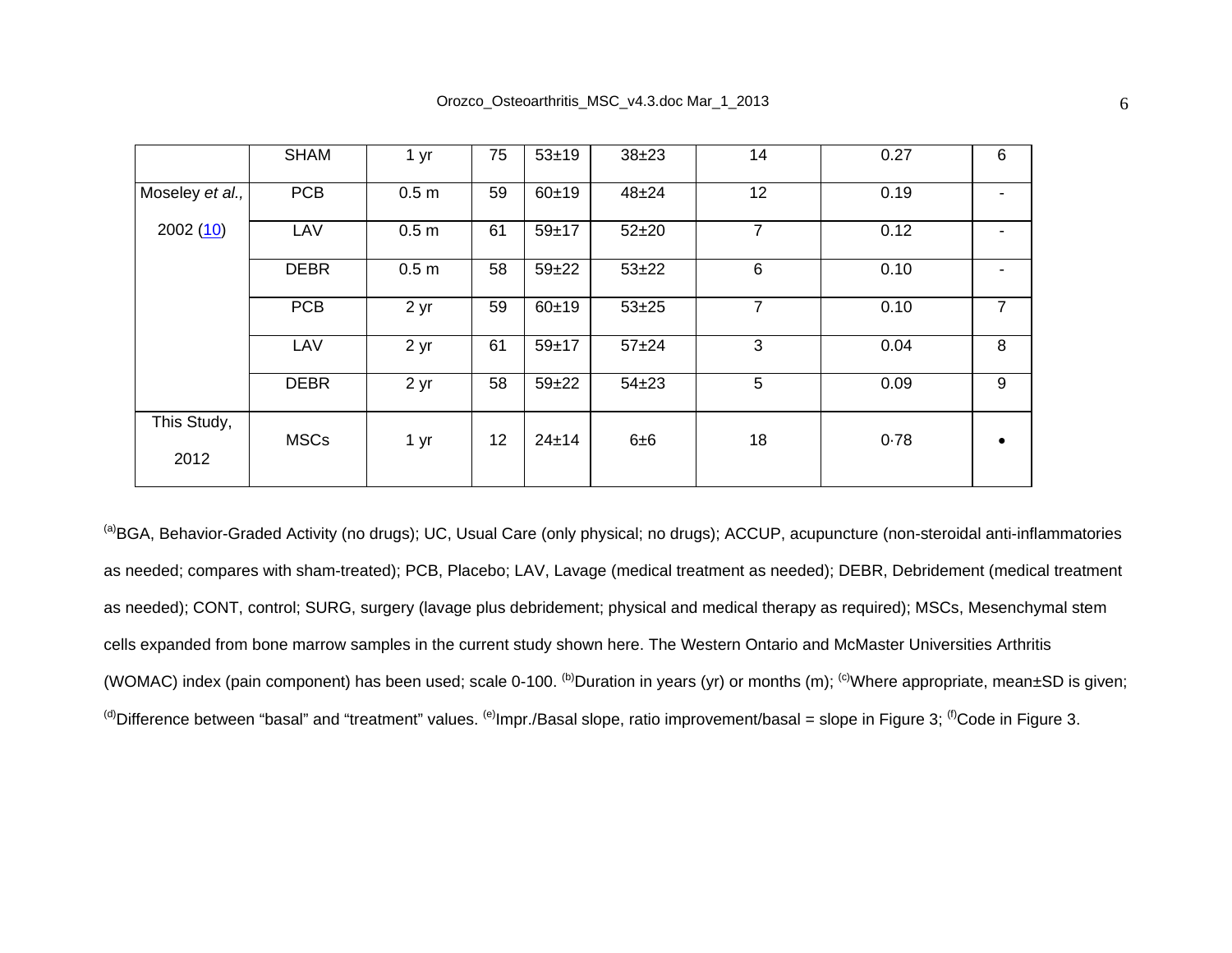**Figure S1. Effects of MSCs in horses.** 



The intended clinical protocol was first tested in three horses to assess feasibility and safety. Experiments in horses were approved by the Autonomous University of Barcelona's Animal Care and Use Committee. The tibiotarsal joint was chosen for the experiments. Limited lesions (1.5×1.5 cm laterally, and 4 mm deep, avoiding the subchondral plate) were produced in trochlea tali of both posterior legs. Autologous MSCs were prepared from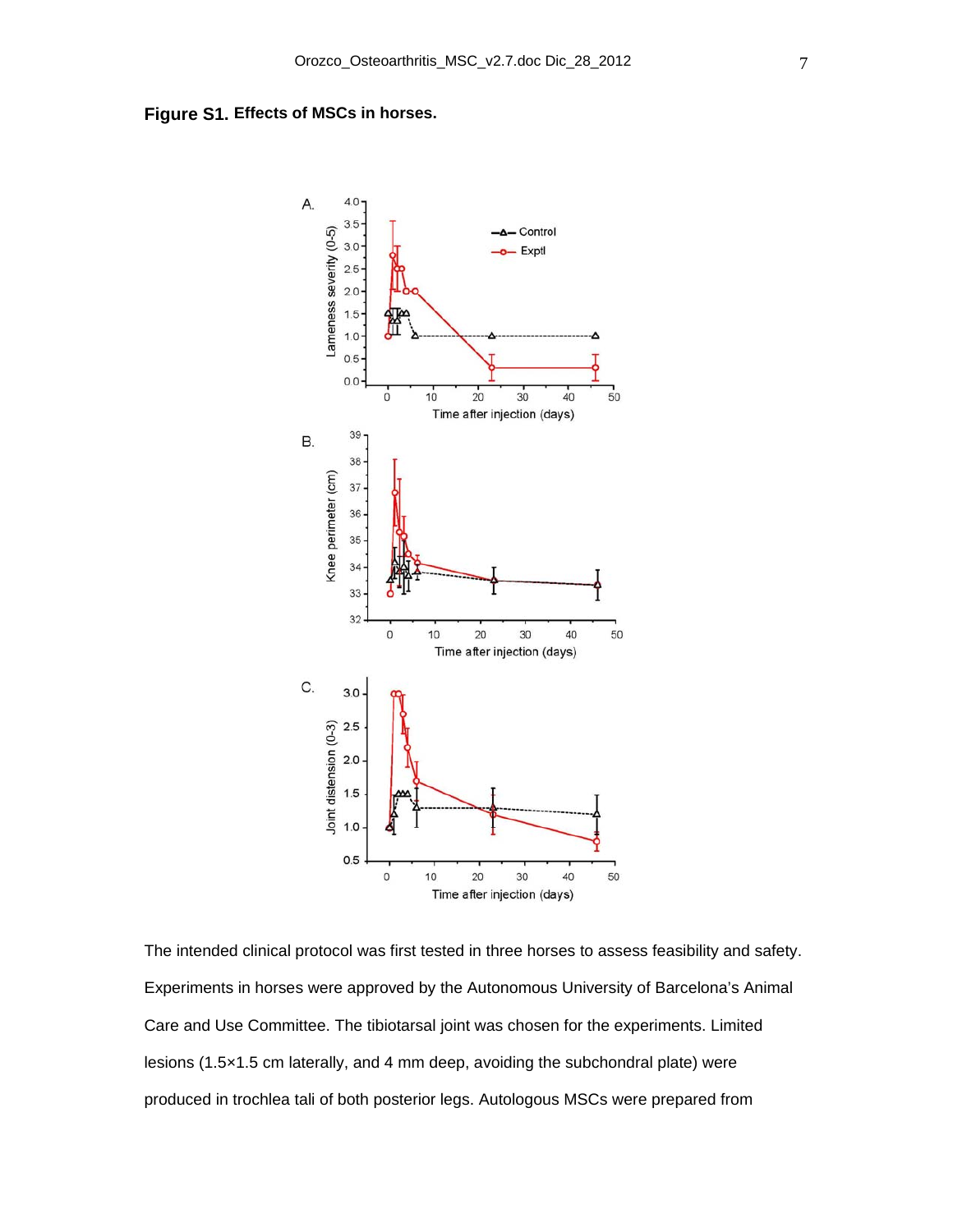approximately 80-ml sternum bone marrow samples, which were expanded for 21 days to obtain 50x10<sup>6</sup> MSCs, following the same protocol used in humans (see *Methods*). Cells were suspended in 10 ml of autologous plasma and injected intra-articularly 2 weeks after the lesion was created. A volume of 10 ml of MSC suspension was injected into one joint and 10 ml of vehicle (phosphate-buffered saline) into the contralateral joint. The follow-up period was 46 days. The horses were maintained in stalls during the first 3 days and then in a 10 $\times$ 10 m fenced space for 43 additional days. Clinical tests were performed at the times shown and included quantification of **(A)** lameness severity (0-5 scale), **(B)** knee diameter, and **(C)** joint distension (0-3 scale, appreciated by palpation). The values shown are the mean  $\pm$  SE of three independent experiments. The lesion produced lameness and inflammation, estimated from knee diameter and joint distension. Injection of MSCs produced considerable additional inflammation and worsened lameness during the first 1-2 days. Then symptoms declined slowly during the whole observation period with a half-time period of 6-12 days. In controls injected with saline the inflammatory peak was much smaller. By the end of the observation period, inflammation was less in the joints injected with MSCs. The necropsy, performed at the end of the 6 months period, did not reveal local nor general alterations. Overall, results supported feasibility and safety of the procedure. Our team also performed a preliminary study in 10 sheep, in which a limited lesion was generated in the femoral condyles and the internal meniscus. Five sheep were injected with 8 ml of saline as controls and the other five animals received the same solution containing 50×106 autologous bone marrow MSCs. We observed clear regeneration of cartilage and the meniscus in the MSC-treated sheep at 12 months post-treatment compared to no improvement in control animals. Necropsy did not reveal other local or general alterations (unpublished results by R. Soler and L. Orozco).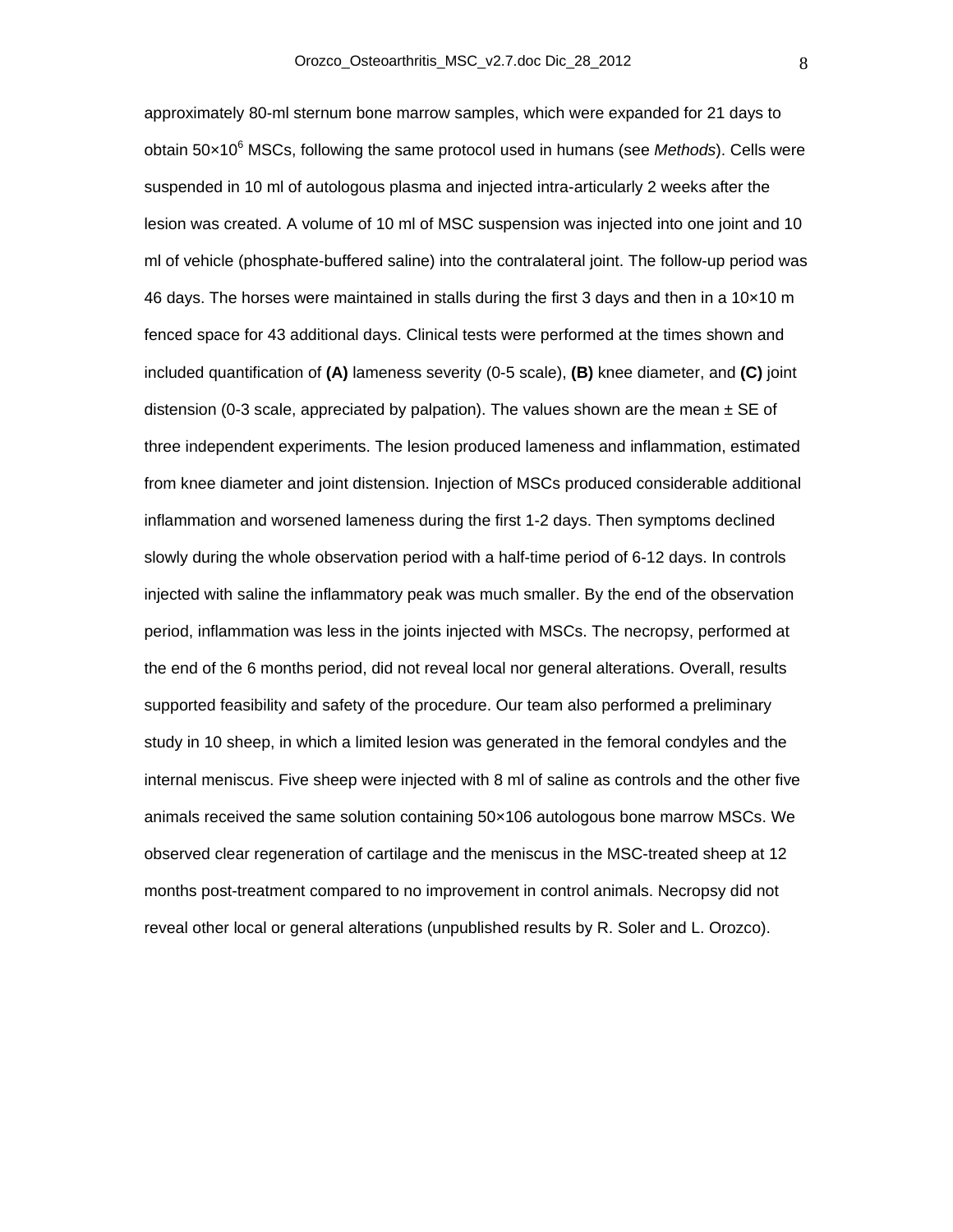



Flow cytometric analysis of MSCs (blue) compared with isotype controls (orange). MSCs were strongly positive for CD90 and CD166; moderately positive for CD105, CD106, and KDR; and negative for CD34, CD45, and HLA-DR. Representative results are shown.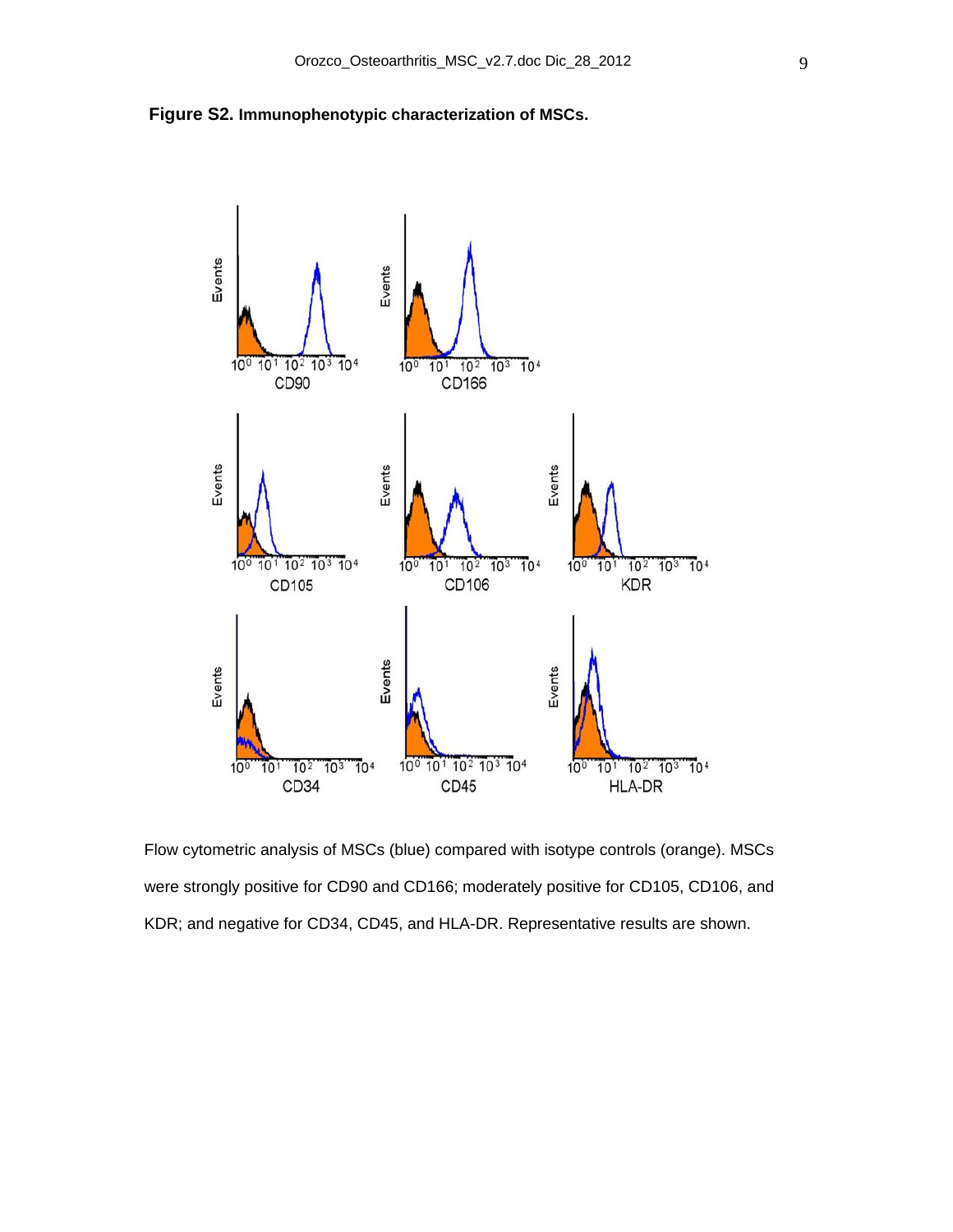



**A.** Graph showing evolution of knee pain associated to sports activity, as measured by VAS (VAS-SA), over time. Mean ± standard error (SE) values of 8 patients treated with MSC. Data from 4 patients were not included because these series were not complete. \*\*\*p<0.001 (ANOVA; Bonferroni test for paired values). **B.** Correlation between improvement of knee pain 1 year after treatment with MSCs and initial pain score, as measured with VAS-SA. The "perfect" treatment (dotted line with slope of 1) is shown for comparison. The best-fitting line is shown with values for the slope and linear regression coefficient (r) at the right. The figures besides data points are the patient codes. Patients 4 and 8 were not included because data were incomplete.